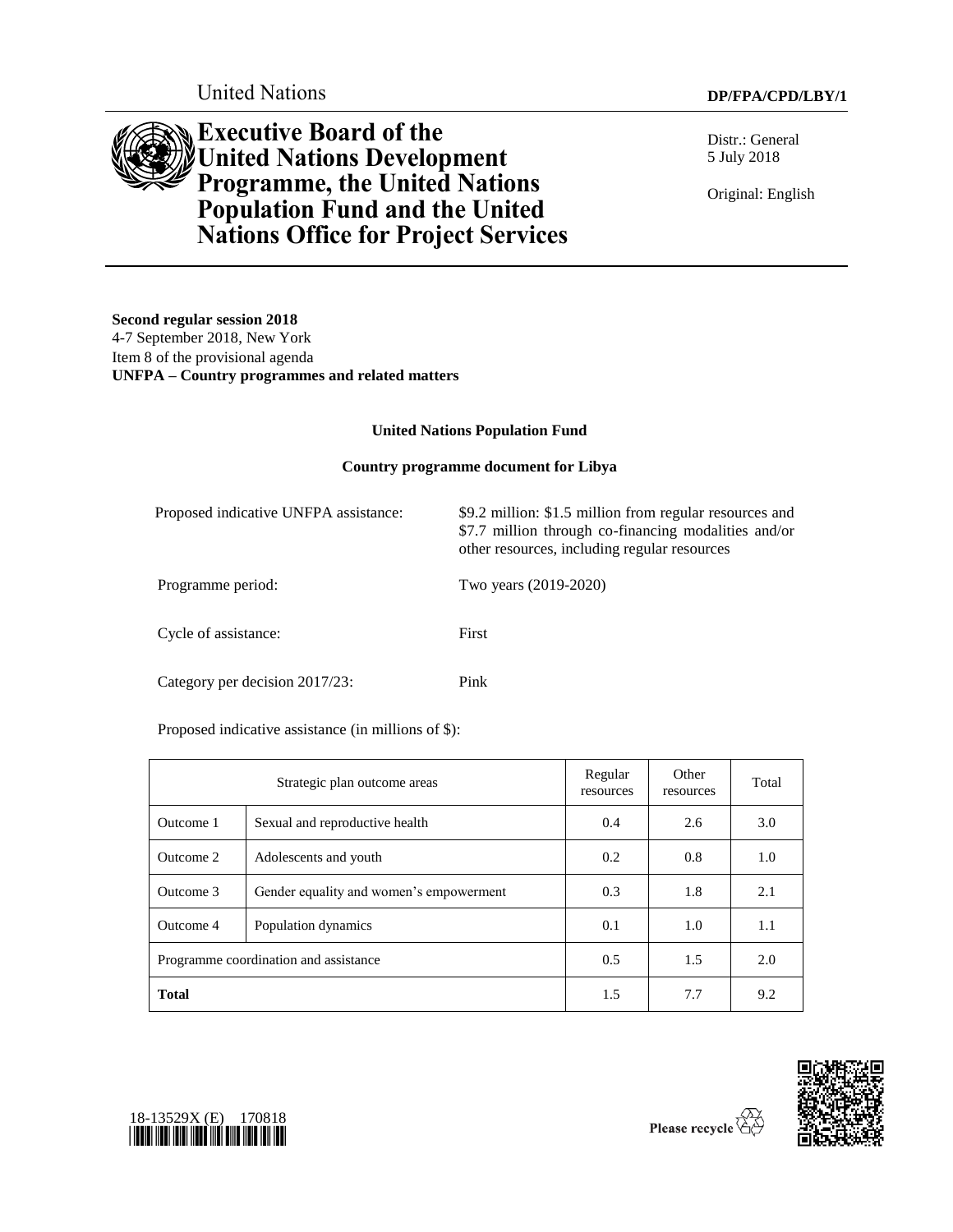# **I. Programme rationale**

1. In December 2015 the Libyan Political Agreement was signed which led to the establishment of a Presidency Council and a Government of National Accord in Tripoli, the internationally recognized Libyan Government. Despite this agreement and the launching of the Libya Action Plan in 2017, violence and turmoil continue to adversely affect the population and hinder social, economic and political development. Prior to the current conflict, Libya was ranked 55 out of 187 countries on the Human Development Index, yet in 2016 the ranking dropped to 102 out of 189 countries. The ongoing crisis has affected all aspects of life for the population of Libya.

2. The last census was conducted in 2006, and projections by the Bureau of Statistics and Census for 2018, estimate that the population of Libya will reach approximately 6.5 million with 24 per cent between the ages of 10-24 years.

3. In 2014, the total fertility rate was 3.4 compared to 2.7 in 2007 and, according to the Libya Family Health Survey, the unmet need for family planning was 43 per cent. In 2015, the maternal mortality ratio was 9 per 100,000 live births, however these figures do not take into account stark regional disparities and the deterioration of health services since 2014. Before the conflict, the Libyan health system, with its advanced hospital services and large network of primary health care facilities oversaw declining maternal mortality and the achievement of MDG 5. Unfortunately, the years of crisis have negatively impacted the system of financing of services, health information flows, management of referrals, availability of medicines, supply-chain management, human resources, and the overall quality of service delivery. Maternal death surveillance and response programming has suffered, particularly in the south of Libya where only 12.1 per cent of the health facilities provide antenatal care and only 8.5 per cent of the health facilities provide delivery services. There is only one voluntary counselling and testing centre in Tripoli and seven others that provide only testing for HIV without counselling. The total number of people living with HIV registered at hospitals in Libya as of December 2017 is 3,848.

4. Young people in Libya make up a quarter of the population. In a youth survey of 2016, young Libyans described safety and security as the main challenges they face, followed by lack of employment opportunities, life skills and education. Despite the proliferation of armed groups and youth enrolment in them, the majority of Libyan youth are ready and willing to participate in social development, economic productivity and peacebuilding initiatives.

5. In the current climate, there are notable threats to safety and security throughout the country. Nor has Libya enacted any legislation for the prevention of, punishment for and protection from domestic and gender-based violence. According to the protection cluster response plan for 2018, 307,000 women of reproductive age are in need of protection, including internally displaced persons, returnees and host communities. The Libyan family health survey conducted in 2014, found that 8.2 per cent of women aged between 15-49 years were subjected to abuse in the year before the survey. 79.1 per cent of women experienced verbal abuse and this percentage increased among divorced women and in poorer families. Physical assault represented 11 per cent of the registered cases of violence, while 2.6 per cent of those surveyed stated they had been subjected to sexual assault. More recent studies have indicated that the 2014 survey suffered from significant under-reporting, perhaps due to cultural and social sensitivities.

6. An assessment of the National Statistical System, led by the Bureau of Statistics and Census and supported by the Organisation for Economic Co-operation and Development and UNFPA in 2017, showed that Libya has limited strategic, technical and human capacities to produce demographic data for decision-making for public and private users. There are also gaps in the integration of sociodemographic intelligence in national and subnational plans and programmes.

7. According to the Libya Humanitarian Response Plan 2018, one million people in Libya, non-displaced people, migrants, internally displaced people and returnees, are in need of lifesaving interventions throughout the country, with an estimated 28 per cent being women of reproductive age. Migrant women and girls are reported as being the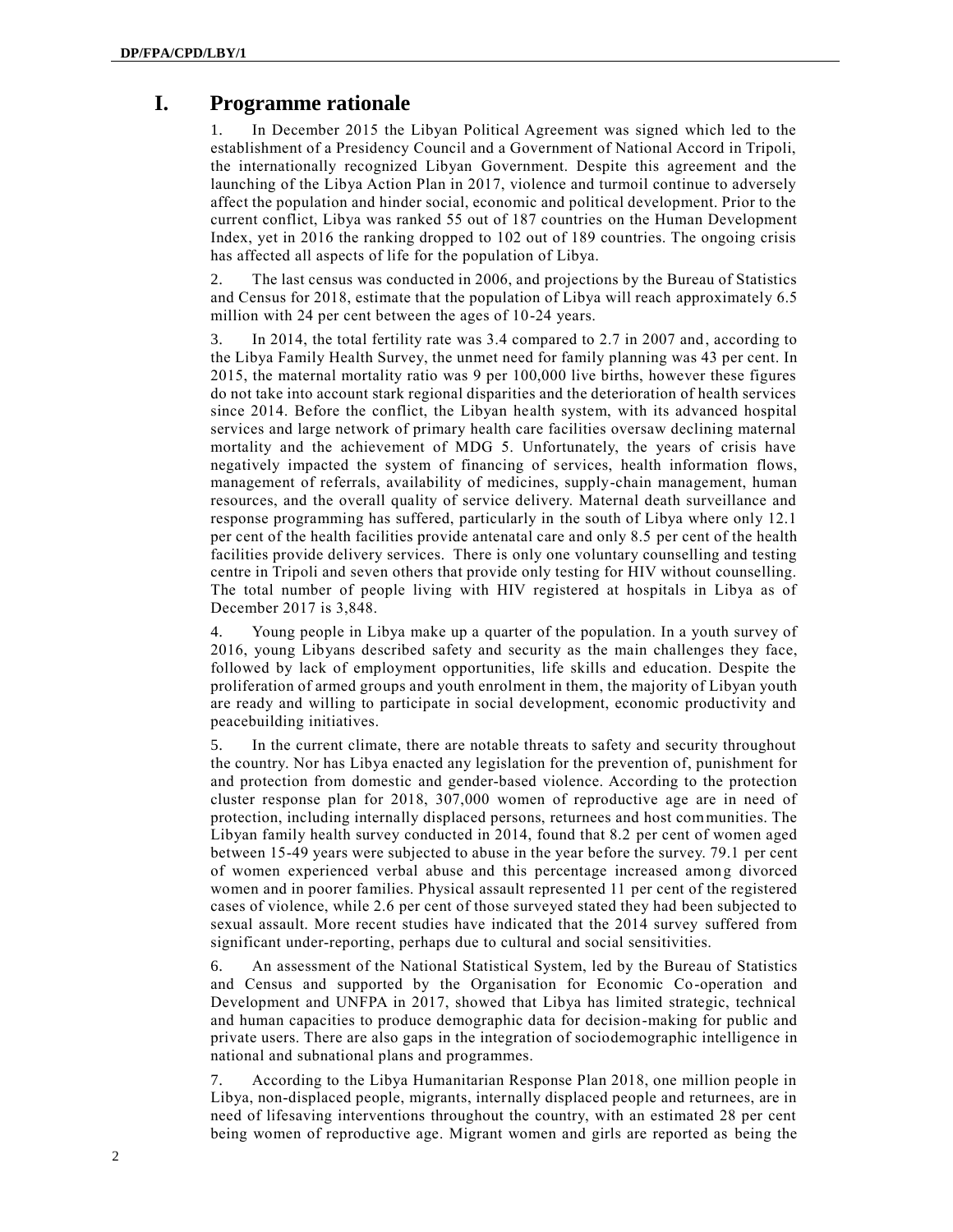most exposed to sexual and physical abuse, with limited access to sexual and reproductive health services. There is also under-reporting of gender-based violence in host communities. The Service Availability and Readiness Assessment carried out by the Ministry of Health and WHO in 2017 highlights that most facilities lack a supply of post-rape care kits and emergency contraception, while health staff have not received any training on the clinical management of rape.

# **II. Programme priorities and partnerships**

8. The proposed country programme 2019-2020, the first for Libya, was developed in consultation and coordination with the Government, and is fully aligned with the UNFPA Strategic Plan 2018-2021 and the transformative results of ending preventable maternal deaths and ending gender-based violence and harmful practices. It is also aligned with the Sustainable Development Goals, in particular Goal 3, Goal 5 and Goal 10. The country programme is also closely linked to the United Nations Strategic Framework, contributing to two out of the three outcomes of this framework, namely strengthening Libyan institutions and civil society and improving Libyan institution al capacity to design and implement social policies that focus on quality service delivery.

9. Although Libya is classified as a pink country, with a focus on policy and advocacy work, due to the humanitarian situation the country office will also rely on capacity-building, knowledge management and to a lesser extent service delivery as modes of engagement for implementing the programme. Service delivery will be provided in conflict affected hard-to-reach areas, and is defined by the absence of national capacity to provide sexual and reproductive health and gender-based violence services, throughout Libya. There will be a progressive phase-out from service delivery support to supporting policies, systems and standards for service provision, including primary health care centres, women safe spaces, non-formal education and youth centres. A community-based approach will be adopted with youth and women engagement through emergency risk management programmes and institutional capacity-building.

10. The comparative advantage of UNFPA and its strategic positioning with other United Nations organizations will be leveraged through integrated interventions and joint programming to foster the strengthening and resilience of the Libyan health system, data collection and analysis, social services, and policy advocacy for longer term improvement in the lives of the Libyan population. UNFPA will continue to work with local communities and municipalities to ensure inclusive programming.

11. The goal of this country programme is to improve the health and well-being of women and youth, particularly focusing on the most vulnerable and those left furthest behind.

#### **A. Outcome 1: Sexual and reproductive health and reproductive rights**

12. *Output 1: Increased access for women and girls to high quality sexual and reproductive health services, with a focus on humanitarian settings*. This will be achieved by: (a) supporting health facilities and mobile teams to expand coverage to the areas affected by humanitarian situations; (b) building the capacity of the health care providers on the minimum initial service package (c) providing outreach to communities to enhance demand and d) advocating for policies to increase access of migrants and refugees to sexual and reproductive health and rights (SRHR) information and services

13. *Output 2: Improved capacity and resilience of health systems for the provision of integrated sexual and reproductive health services, including for the most vulnerable*. This will include: (a) assessing human resource needs and building the capacity of the health care providers on reproductive health and midwifery guidelines, protocols and referral pathways; (b) enhancing surveillance systems, including in the area Maternal Death Surveillance and Response; (c) advocating for the expansion of HIV voluntary counselling and testing centres; (d) integrating reproductive health in the budgeted national health emergency preparedness plan; (e) supporting the development of the Logistics Management and Information System.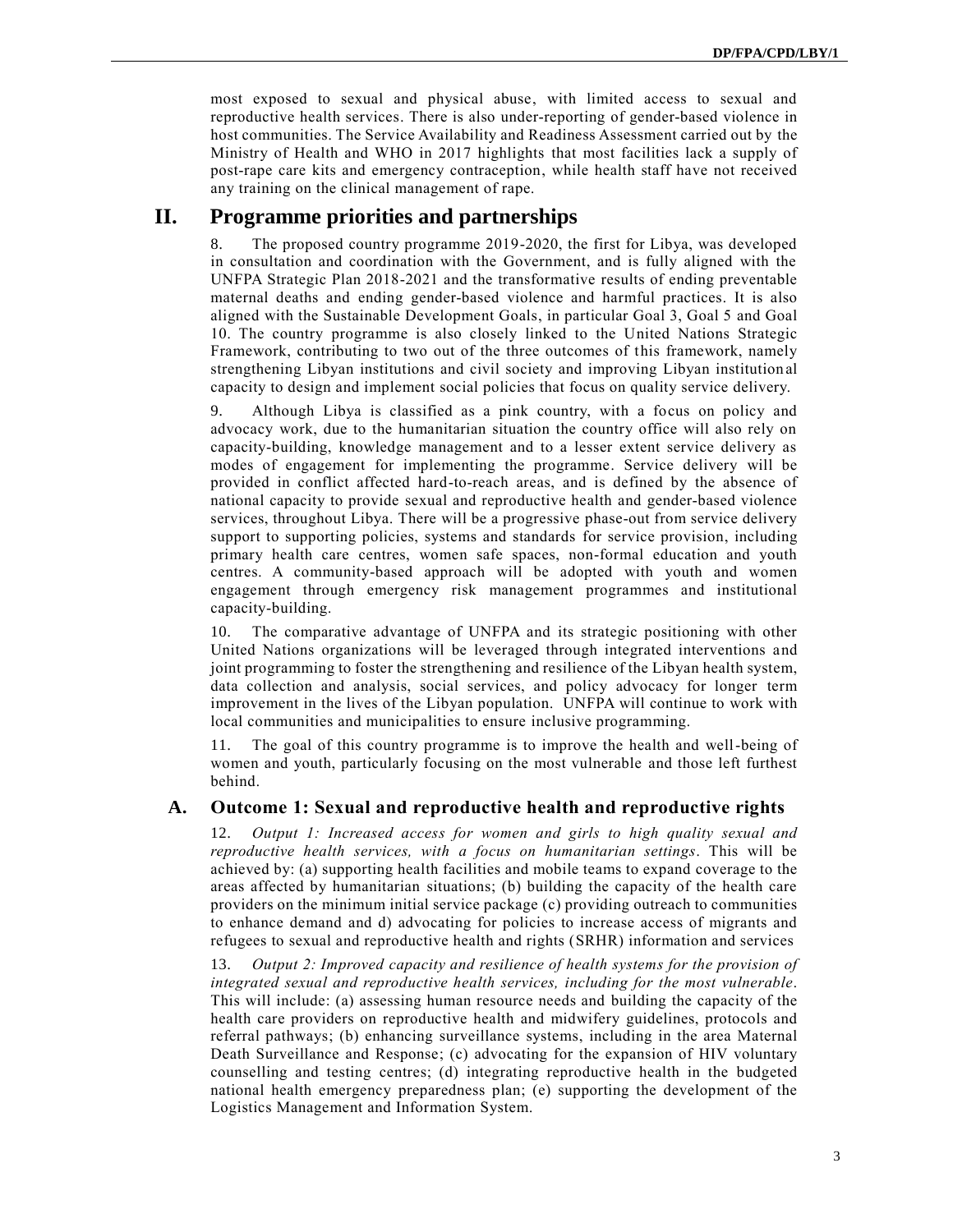#### **B. Outcome 2: Adolescents and youth**

14. *Output 3: Adolescents and youth, including the most vulnerable, have increased opportunities to participate in decision-making and lead initiatives that promote sustainable development, peace, and security*. This will include: (a) supporting the development of a national youth strategy and an action plan, with youth participation; (b) building capacities of youth on life skills and citizenship education, (c) supporting youth networks to contribute to achieving sustainable development, peace, and security in their communities and country and (d) operationalizing UNSCR 2250 and convening a national coalition and programme on youth, peace and security.

#### **C. Outcome 3: Gender equality and women's empowerment**

15. *Output 4: Strengthened national capacities to prevent and respond to genderbased violence including in humanitarian settings*. This will include: (a) leading and supporting a functional inter-agency gender-based violence coordination system; (b) enhancing capacities of national partners to address gender-based violence through a multi-sectoral, survivor-centric approach with specialized case management and psychosocial support; (c) supporting the development of sexual reproductive health/gender-based violence referral pathways and management information systems and (d) policy engagement and advocacy for national ownership of the gender-based violence essential services package.

#### **D. Outcome 4: Population dynamics**

16. *Output 5: National data systems are strengthened to increase the utilization of demographic intelligence at national and local levels*. This will include: (a) providing technical support and capacity-building to plan for a national census by 2020; (b) providing support to conduct regular municipal level household surveys to inform humanitarian and development planning and (c) providing technical support to increase the use of data at national and subnational levels for informing policy.

## **III. Programme and risk management**

17. The Ministry of Planning is the main counterpart for UNFPA and will coordinate programme implementation. UNFPA partners include the Ministry of Health, National Centre for Disease Control, Ministry of Social Development, Youth and Sports Authority, Bureau of Statistics and Census, municipalities and local councils, international/national NGOs, academic institutions and partner United Nations organizations. The office will rely mostly on national execution modality to implement the programme, while ensuring there is a robust system for risk management, monitoring and oversight of the implementation.

18. Within the humanitarian coordination structure, UNFPA will continue to lead the gender-based violence sub-sector and reproductive health sub-sector and in the area of development UNFPA will continue to lead the youth working group. Synergies will be strengthened with United Nations organizations capitalizing on areas of their respective comparative advantage. Some key partnerships will include work with UNICEF/UNESCO/UNDP on youth; WHO/UNICEF/IOM on sexual and reproductive health and rights; OCHA/UNHCR/IOM/UNICEF on gender-based violence, including internally displaced persons migrants and refugees; UN-HABITAT/UNHCR/IOM/UNDP/OCHA on data and statistics.

19. The situation in Libya requires a response that can address the rapidly changing operational landscape. The crisis has evolved, with affected communities facing simultaneous shocks from a fragile economy, unstable political and security systems and continued violent conflict. UNFPA has recorded detailed risks in its Global Strategic Information System and is strengthening its operational and oversight capacities on the ground, to ensure full adherence to the UNFPA internal control framework.

20. UNFPA will continue to work on delivering humanitarian and development assistance and seeks to expand the current capacity of the country office. With the lifting of the evacuation status in February 2018, UNFPA is increasing the presence of international staff in Tripoli through a temporary rotational plan and is planning to open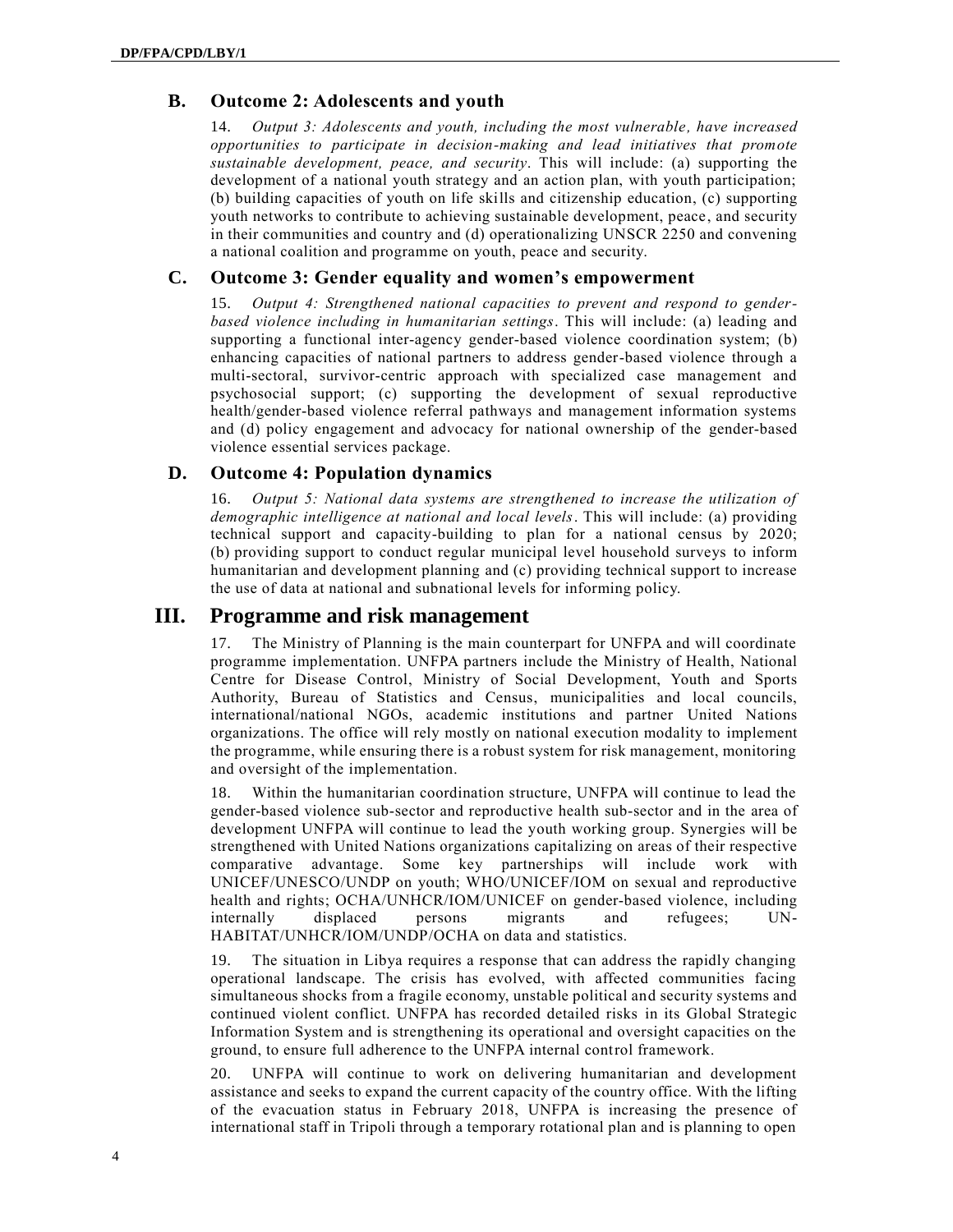offices in Sabha in the south and Benghazi in the east as part of system-wide United Nations hubs. Some staff will continue to be located in Tunis with other United Nations organizations, while gradually shifting to local recruitment in Libya, as security permits.

21. The current funding environment for Libya is conducive for UNFPA to mobilize the required resources for implementing its 2019-2020 country programme document. A detailed resource mobilization and partnership plan has been developed. UNFPA has developed a strong partnership with a wide range of donors, traditional and nontraditional, at the local, regional and global level. UNFPA Libya will also count on the support of the Libyan Government to advocate for additional resources for UNFPA humanitarian, development and peacebuilding programmes.

22. This country programme document outlines UNFPA contributions to national results, and serves as the primary unit of accountability to the Executive Board for results alignment and resources assigned to the programme at the country level. Accountabilities of managers at the country, regional and headquarters levels with respect to country programmes are prescribed in the UNFPA programme and operations policies and procedures, and the internal control framework

## **IV. Monitoring and evaluation**

23. UNFPA and the Government will monitor programme implementation through annual reviews and UNFPA will develop workplans with partners that include measurable targets and indicators to ensure monitoring of results. UNFPA will continue to carry out regular monitoring visits to projects, when security permits and will hold regular coordination meetings with implementing partners, as mechanisms to adjust and inform programme design and implementation for timely delivery and results.

24. UNFPA will continue to function as an active member of the United Nations country team to ensure coordination, joint assessment and programming. In this context, UNFPA Libya has implemented the Harmonized Approach to Cash Transfer framework in 2016 together with UNICEF and UNDP, to strengthen the accountability framework in Libya. Spot checks will be utilized to assess the accuracy of financial practices through a review of financial records. UNFPA will endeavour to share common services and positions with other United Nations organizations, as appropriate.

25. Given the different challenges related to semi-remote management and the security and political context that may hinder full access to programme sites, UNFPA will utilize a remote monitoring mechanism, when needed, to complement the regular monitoring systems in order to ensure hard-to-reach areas are included. UNFPA will conduct regular household multi-sectoral surveys in targeted areas to assess the progress made against the programme indicators. Surveys will also include focus group discussions in order to measure beneficiary satisfaction and perceptions and to give those in the local community an opportunity to express their views and concerns. An end of the year programme review will be conducted to inform the next programme cycle with evidence-based assessments.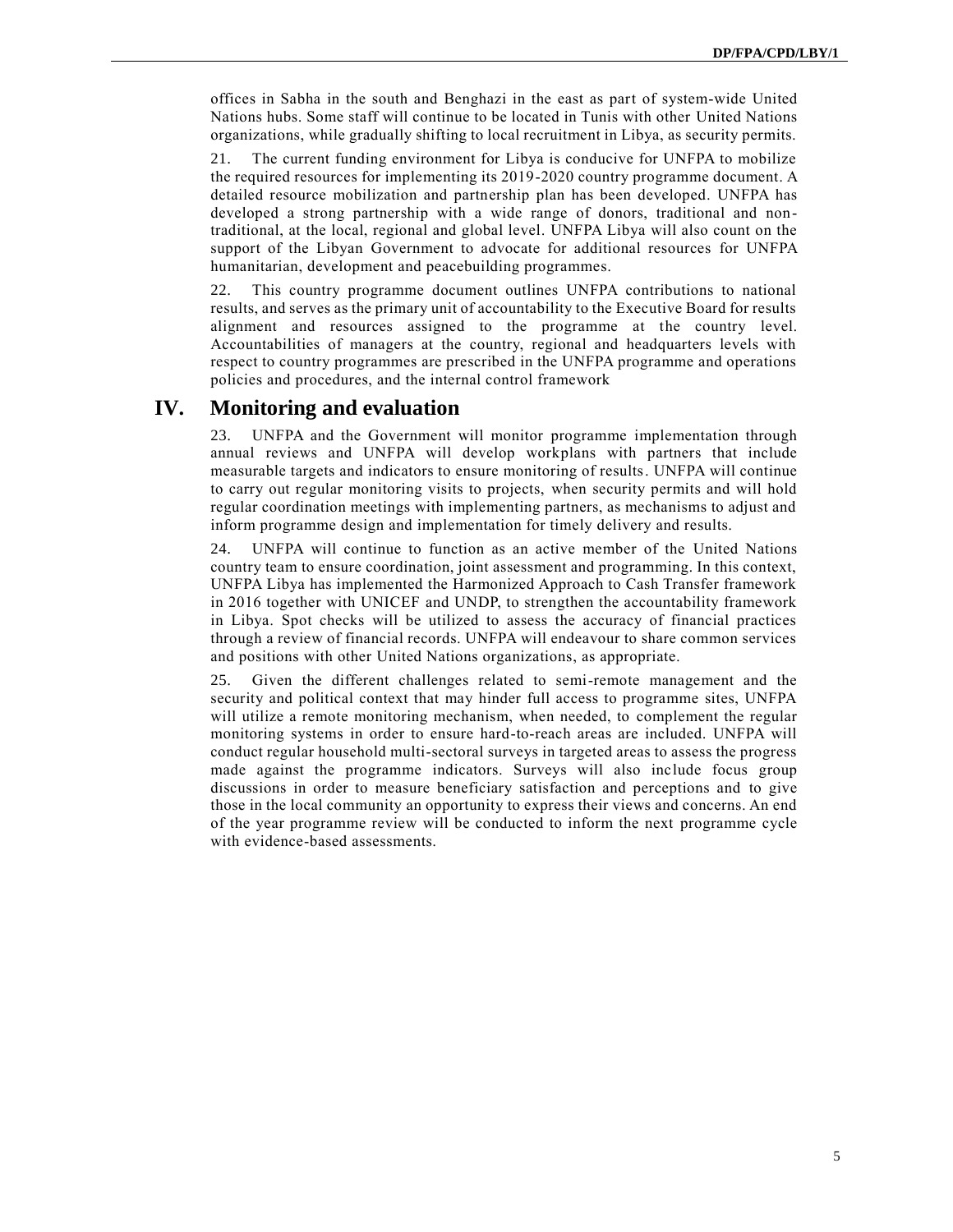### **RESULTS AND RESOURCES FRAMEWORK FOR LIBYA (2019-2020)**

**National priority:** All women at reproductive age, newborns, children and adolescents (girls and boys) in Libya enjoy high health standards and have access to a high quality and sustainable health care

**UNCT SF outcome:** relevant Libyan institutions improved their capacity to design, develop and implement social policies that focus on quality social services delivery for all (including vulnerable groups and migrants) in Libya towards enhancing human security and reducing inequalities.

| UNFPA strategic plan outcome                                                                                                                                                                                                                                                                                                                                                                                                                                                                                                                                 | Country programme<br>outputs                                                                                                                                                                                                                                                                                                                              | Output indicators, baselines and targets                                                                                                                                                                                                                                                                                                                                                                                                                                                                                                                                                                                                                                                                                                                                                                                                                                                                                                                                                                                                                                                                                    | Partner<br>contributions                                                                                                                                                                                                                                                                                                                                                                                                                                                                               | Indicative<br>resources                                                                                                                      |
|--------------------------------------------------------------------------------------------------------------------------------------------------------------------------------------------------------------------------------------------------------------------------------------------------------------------------------------------------------------------------------------------------------------------------------------------------------------------------------------------------------------------------------------------------------------|-----------------------------------------------------------------------------------------------------------------------------------------------------------------------------------------------------------------------------------------------------------------------------------------------------------------------------------------------------------|-----------------------------------------------------------------------------------------------------------------------------------------------------------------------------------------------------------------------------------------------------------------------------------------------------------------------------------------------------------------------------------------------------------------------------------------------------------------------------------------------------------------------------------------------------------------------------------------------------------------------------------------------------------------------------------------------------------------------------------------------------------------------------------------------------------------------------------------------------------------------------------------------------------------------------------------------------------------------------------------------------------------------------------------------------------------------------------------------------------------------------|--------------------------------------------------------------------------------------------------------------------------------------------------------------------------------------------------------------------------------------------------------------------------------------------------------------------------------------------------------------------------------------------------------------------------------------------------------------------------------------------------------|----------------------------------------------------------------------------------------------------------------------------------------------|
| <b>Outcome 1: Sexual and reproductive</b><br>health and rights.<br>Every woman, adolescent and youth<br>everywhere, especially those furthest<br>behind, have fully exercised their<br>reproductive rights and have access to<br>sexual and reproductive health services<br>free of coercion, discrimination and<br>violence<br>Outcome indicators:<br>• Unmet need for family planning<br>Baseline: 43% - PAPFAM 2014;<br>Target: 35%<br>• Proportion of births attended by<br>skilled health personnel<br>Baseline: 97.1% - HH MSNA 2016;<br>Target: 98.9% | Output 1:<br>Increased access for women<br>and girls to high quality sexual<br>and reproductive health<br>services, with a focus on<br>humanitarian settings<br>Output 2:<br>Improved capacity and<br>resilience of health systems for<br>the provision of integrated<br>sexual and reproductive health<br>services, including for the most<br>vulnerable | Output indicators:<br>• Number of health personnel that have the capacity to<br>implement MISP at the onset of a crisis<br>Baseline: 60 - 2017; Target: 100 - 2020<br>• Number of primary health care service providers and<br>managers with skills and knowledge on the utilization<br>of current SRHR guidelines and protocols<br>Baseline: 108 - 2018; Target: 250 - 2020<br>• Number of women reached with information on<br>integrated sexual and reproductive health services<br>Baseline: 20,000 - 2018; Target: 100,000 - 2020<br>Output indicators:<br>• Number of accredited public midwifery schools that<br>follow national pre-service curriculum based on<br>International Confederation of Midwives/WHO<br>standards<br>Baseline: 0; Target: ]<br>• Per cent of health facilities with functional Voluntary<br>Counselling and Testing centres for HIV/AIDS<br>Baseline: 1%; Target: 3%<br>• Number of secondary and tertiary public health<br>facilities that provide all of the components of an<br>essential health services package for survivors of<br>gender-based violence<br>Baseline: 6; Target: 12 | Ministry of Health -<br>NCDC, Health<br>Information and<br>Documentation<br>department-PHC<br>department - Libyan<br>Midwifery<br>Association - Tripoli<br>Crisis Management<br>Group - Libyan Red<br>Crescent<br>WHO/UNICEF/IOM<br>MoH / MSO<br><b>NCDC</b><br>National<br>Pharmaceutical<br>Department<br>Health Information<br>and Documentation<br>department-PHC<br>department - Libyan<br>Midwifery<br>Association<br>Ministry of Social<br>Affairs - Ministry of<br>Education<br>WHO/UNICEF/IOM | 2 million<br>$(0.2 \text{ million})$<br>RR and<br>1.8 million<br>OR)<br>1 million<br>$(0.2 \text{ million})$<br>RR and<br>0.8 million<br>OR) |
| National priority: Active participation of Libyan youth in peacebuilding, economic and social recovery is ensured<br><b>UNCT SF outcome:</b> core government functions strengthened and Libyan institutions and civil society, at all levels, better able to respond to the needs of people.                                                                                                                                                                                                                                                                 |                                                                                                                                                                                                                                                                                                                                                           |                                                                                                                                                                                                                                                                                                                                                                                                                                                                                                                                                                                                                                                                                                                                                                                                                                                                                                                                                                                                                                                                                                                             |                                                                                                                                                                                                                                                                                                                                                                                                                                                                                                        |                                                                                                                                              |
| <b>Outcome 2: Youth development and</b>                                                                                                                                                                                                                                                                                                                                                                                                                                                                                                                      | Output 3:                                                                                                                                                                                                                                                                                                                                                 | Output indicators:                                                                                                                                                                                                                                                                                                                                                                                                                                                                                                                                                                                                                                                                                                                                                                                                                                                                                                                                                                                                                                                                                                          | Ministry of Planning                                                                                                                                                                                                                                                                                                                                                                                                                                                                                   | million                                                                                                                                      |

| <b>Outcome 2: Youth development and</b>   | Output 3:                       | Output indicators:                               | Ministry of Planning | million                 |
|-------------------------------------------|---------------------------------|--------------------------------------------------|----------------------|-------------------------|
| participation                             | Adolescents and youth,          | Number of youth-led initiatives on UNSCR 2250    |                      | $(0.2 \text{ million})$ |
| Every adolescent and youth, in particular | including the most vulnerable   | developing peace and security implemented at     | Youth and Sports     | RR and                  |
| adolescent girls, is empowered to have    | have increased opportunities to | community level                                  | Authority            | 0.8 million             |
| access to sexual and reproductive health  | participate in decision-making  | <i>Baseline: 10; Target: 20</i>                  |                      | OR)                     |
| and rights, in all                        | and to lead initiatives that    | Availability of a functional Interministerial    | <b>YPeer Network</b> |                         |
| contexts                                  | promote sustainable             | committee for the Libyan National Youth Strategy |                      |                         |
|                                           |                                 | <i>Baseline: No: Target: Yes</i>                 |                      |                         |